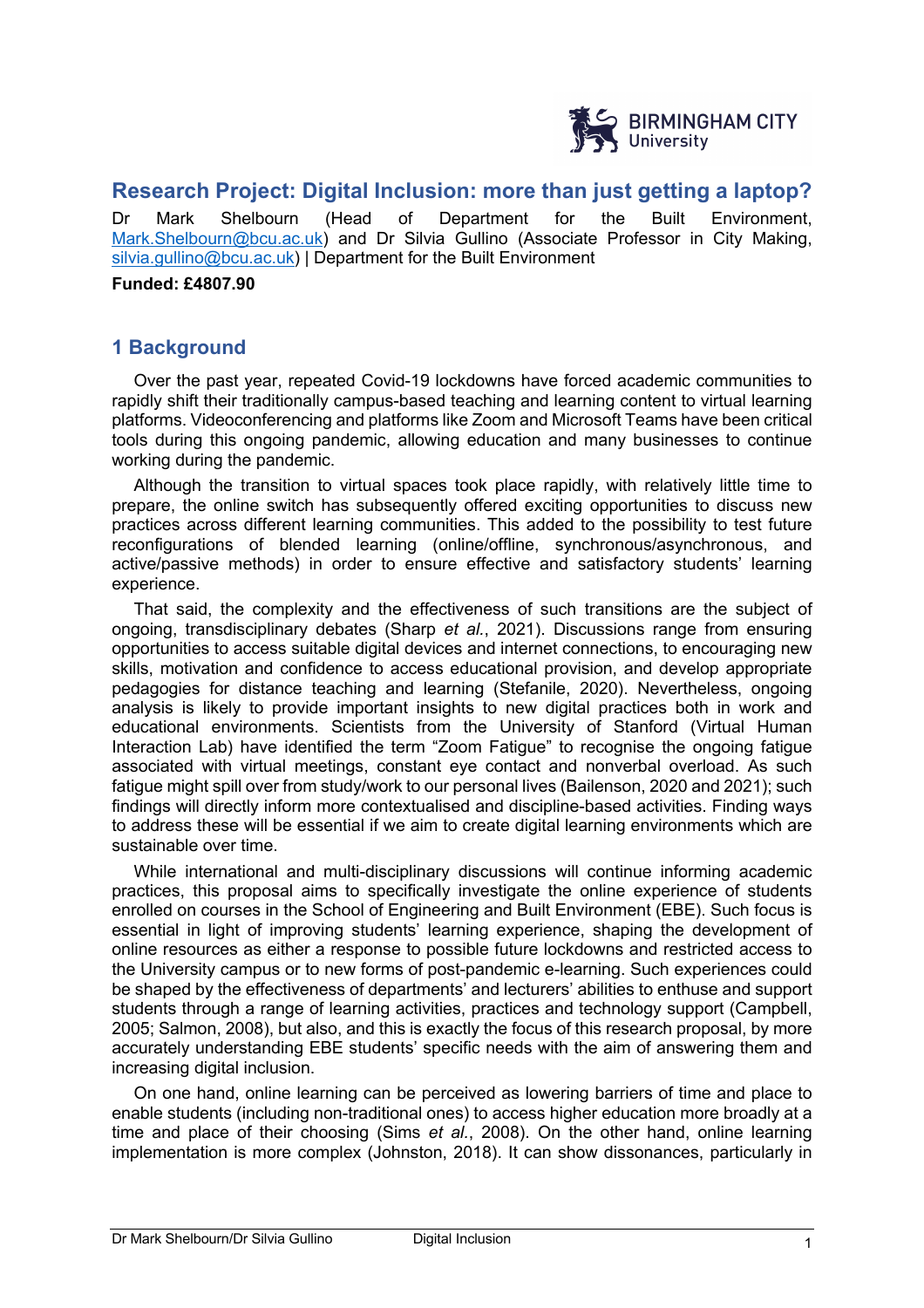

relation to complex discourses of digital divide<sup>1</sup>. Evidence has clearly emerged in a recent survey (OfS, 2020) which highlights that during the COVID-19 pandemic 52% of students said their learning was affected by slow or unreliable internet connection, while 8% was severely affected.

Current coronavirus lockdowns have certainly further unveiled digital exclusion problems as part of a wider range of deep socio-economic inequalities. Digital exclusion is a new form of social deprivation increased by existing inequalities and poverty. Financially, students may not be able to afford technology and broadband access, but they may well also lack the skills and confidence to engage with learning technologies, and some might be culturally less able to benefit from technological enrichment. Therefore, supplying technology may be necessary but not sufficient to inclusively support students' learning.

Online learning can therefore be potentially disenfranchising to some students (over other social groups), with online practices in Higher Education at risk of reinforcing socio-economic, cultural, ethnic and gender divisions/patterns (Sims, 2008). According to recent data from OfS (2020), a great majority of students lack quiet spaces to study, do not have financial resources to live on, have no access to online course materials and to a personal computer. Fig 2 highlights a complex picture of factors limiting students' participation in class activities, in which accessing Information and Communication Technologies (ICTs) is merely a component.



Not applicable Not at all impacted Mildly impacted Moderately impacted Severely impacted

Figure 2: Factors impacting students' ability to participate in their course (%) (OfS, 2020)

<sup>&</sup>lt;sup>1</sup> For the purpose of this proposal, 'digital divide' refers to different forms of barriers which isolate students who are already at risk of being socially marginalised because their socio-economic, ethnic, gender status. Students might have low education levels or be poor from the advantages of accessing efficient digital technology (Graham, 2002; Servon and Pinkett, 2004). Therefore, digital divide mainly affects disadvantaged communities that tend not to share in the benefits brought by ICTs to the wider community. The main reasons for some people's exclusion can be due firstly to restricted opportunities for them to develop suitable skills and secondly to the lack of possibilities to have access to informatics because of the high cost of communication (Gullino, 2009).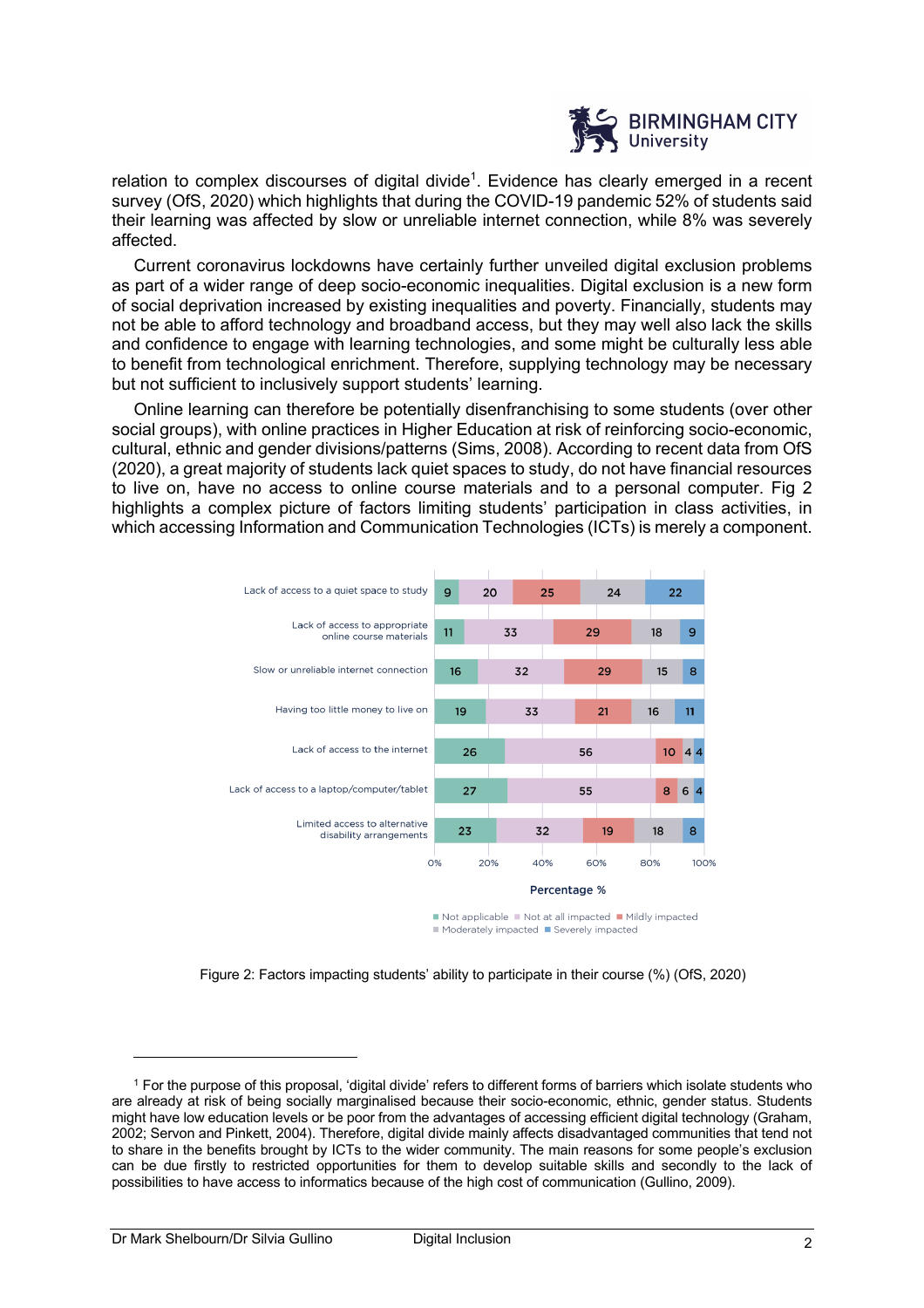

Finally, the spatial context and the demographics of a specific Higher Education institution demand attention: further contextualization in EBE courses is therefore indispensable to identify suitable and tailored support.

### **2 Research question, aim and objectives**

Internal BCU data suggests that 71% of students enrolled on courses at BCU are in the lowest income quartile. Such data indicates that further investigation is needed in order to better understand students' experience and the range of needs while studying online or a form of blended learning approach in the School of Engineering and Built Environment (e.g. internet access, but also confidence, motivation, communication).

Drawing upon two previous research projects investigating the role of digital technology in knowledge production and digital inclusion (Gullino 2009 and Gullino et al., 2020)<sup>2</sup>, and in light of the possible development of future online delivery of courses, this proposal aims to investigate how students enrolled in EBE courses have experienced online teaching delivery and related pressures, the extent to which such experiences have changed since the first lockdown in March 2020 as both the result of the support received at BCU and students' own ability to adapt to such changes.

The proposal will identify a range of academic best practices that can support students towards a culture of digital inclusion at the School level and also provide insights to other schools/faculties.

Three intertwined questions are at the core of this research proposal:

- 1. what opportunities and challenges have EBE students experienced while required to engage in online learning?
- 2. what complexities have they encountered and which student groups have felt mostly affected?
- 3. how can students be more effectively and comprehensively supported by the School in light of developing new courses based on blended learning?

In order to answer these questions, the following objectives are proposed:

- To develop an appropriate methodology to investigate the range of learning opportunities and challenges of EBE students to digital / online learning as experienced during the Covid 19 pandemic;
- To explore contemporary good practices and strategies in Higher Education aiming at students' inclusivity while engaging in online learning;
- To identify suitable priority areas and strategies to enable inclusive digital learning in EBE.

#### **3 Research methods**

The research will be carried out through different phases:

a. Analyse the current state of the art aiming at inclusive digital learning;

<sup>2</sup> Both projects explored issues of digital divide and inclusion/exclusion. The first investigated the relationship between ICTs and urban regeneration processes in Baltimore (US) through a digital platform called CitiStat. The focus was on exploring patterns of social inclusion/exclusion, knowledge production, and power division between citizens and municipality (Gullino, 2009). The second investigated the use of podcasting in higher education and the extent to which podcasting can enable effective asynchronous learning while, at the same time, encourage digital inclusion (access to teaching and learning using simple technology such as a mobile phone and no need of strong broadband connection) (Gullino et al, 2020).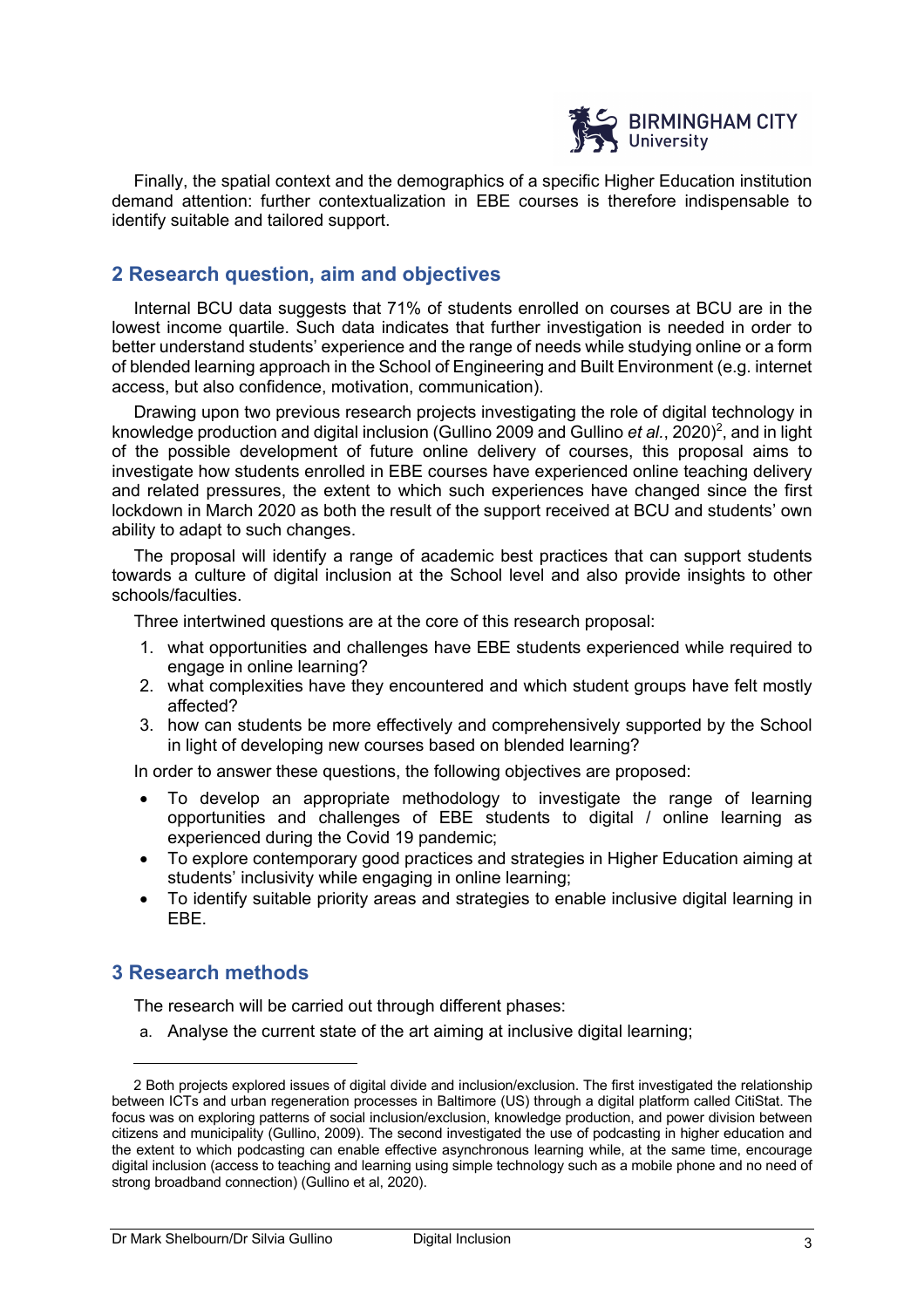

- b. Develop and conduct an online survey for students across EBE aiming at identifying opportunities, challenges and needs as experienced over the past year;
- c. Set up a series of focus groups across different EBE courses to gauge students' experience and the extent to which this has changed;
- d. Interviewing Course Leaders identified across different subjects represented in EBE to better understand the specific approach to teaching and learning used in their courses during the pandemic;
- e. Interview the Student Success Advisor (SSA) team to discuss data emerging from their engagement with students over the past year and identify possible changes (longitudinal).

The project will employ a few Research Partners (RPs) (postgraduate students) from CEBE courses. The rationale is multifold. A research partnership with students will be pivotal in this project, as on the one hand, it is important to have students' perspectives on this specific issue and, on the other, it will be easier for students to discuss their own experience with other students. Furthermore, for the RPs this approach would enhance opportunities for researchled learning.

The project, which will also require support from Digital Champions as identified/recruited at Faculty level, will make use of a qualitative research approach. After a few training sessions with the two Co-Investigators (CIs), the RPs and Digital Champions will be at the core of this project: they will help identify participants, prepare the ethics submission, design and deliver the online survey, organise focus groups which will be co-run with the CIs, co-design new ideas/practices to be considered for implementation in EBE, and draft the final report.

The final report will be circulated to the Faculty and outcomes of the project discussed for implementation.

#### **4 Multiple benefits**

- 1. **School –** understand how EBE students could be more effectively supported through a range of practices. The School could develop inclusive strategies aimed at improving the digital learning experience of its students and further developing its courses and portfolio.
- 2. **Students working on the project as RPs –** through research-led learning, RPs will gain a number of relevant transferable skills which will enhance their academic experience and employability: research/analytical, being ethical, written and verbal communication, effective listening, leadership, teamworking, time management and problem solving.
- 3. **Students recruited in the project (primary data)**  by responding to the online survey and taking part in focus groups, students would be able to voice their experiences and aspirations, increase their visibility and achieve better tailored support.
- 4. **Advancing academic knowledge –** the output from this project would include a report that would cover the following areas:
	- A clear and focused understanding of the scale of the digital exclusion problem for EBE students;
	- An understanding of the challenges of EBE students working in the Covid 19 pandemic
	- Key areas to address in multiple strategies to increase the digital inclusion of students in their learning.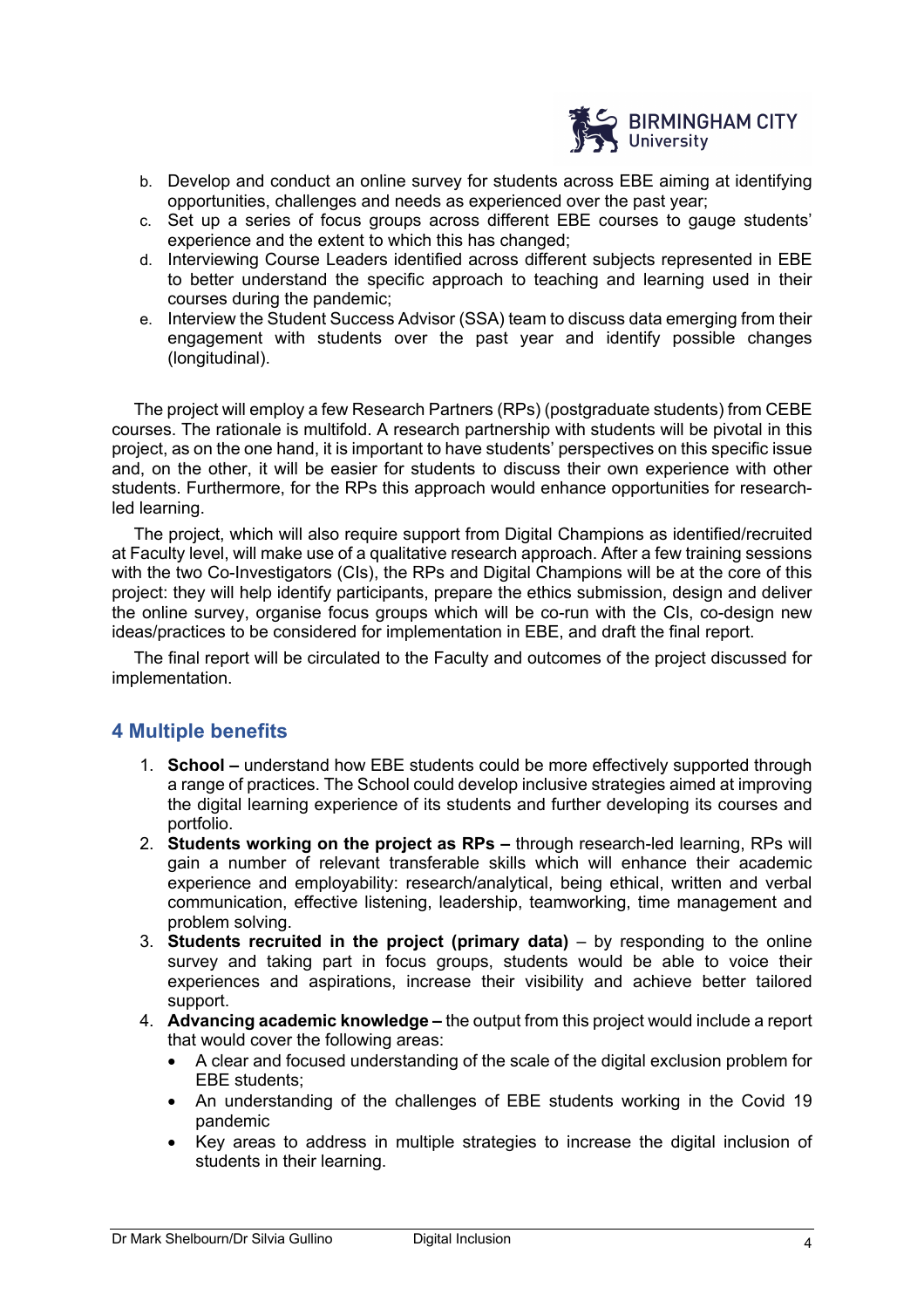

5. **Underlying benefits –** learning to work collaboratively in a relationship of trust, equality and mutual respect

Findings from this project will be (1) discussed in internal seminars and (2) published in a suitable peer-reviewed journal.

## **5 Expected outcomes**

EBE will be able to obtain an accurate picture of students' experience of digital / online learning and how and why it has changed, address students' needs and complexities in order to (1) increase digital inclusion within the school and (2) support future decisions on course delivery based on students' experiences.

| <b>Items</b>                             | <b>March</b> | <b>April</b> | <b>May</b> | June | July | <b>August</b> |
|------------------------------------------|--------------|--------------|------------|------|------|---------------|
| Proposal<br>submission                   |              |              |            |      |      |               |
| <b>Selection</b><br>of<br><b>RPs</b>     |              |              |            |      |      |               |
| <b>Ethics</b><br>preparation             |              |              |            |      |      |               |
| <b>Ethics</b><br>consent                 |              |              |            |      |      |               |
| <b>Secondary</b><br>literature<br>review |              |              |            |      |      |               |
| Primary data                             |              |              |            |      |      |               |
| <b>Analysis</b>                          |              |              |            |      |      |               |
| <b>Report writing</b>                    |              |              |            |      |      |               |
| <b>Seminar</b><br>presentation           |              |              |            |      |      |               |
| <b>Dissemination</b>                     |              |              |            |      |      |               |

## **6 Project time-scale**

## **7 Main references**

Bailenson, J.N., 2020, Why Zoom Meetings Can Exhaust Us https://www.wsj.com/articles/why-zoom-meetings-can-exhaust-us-11585953336?page=1 (last accessed 1/03/2021)

Bailenson, J.N., 2021. Nonverbal Overload: A Theoretical Argument for the Causes of Zoom Fatigue. Technology, Mind, and Behavior, 2(1).